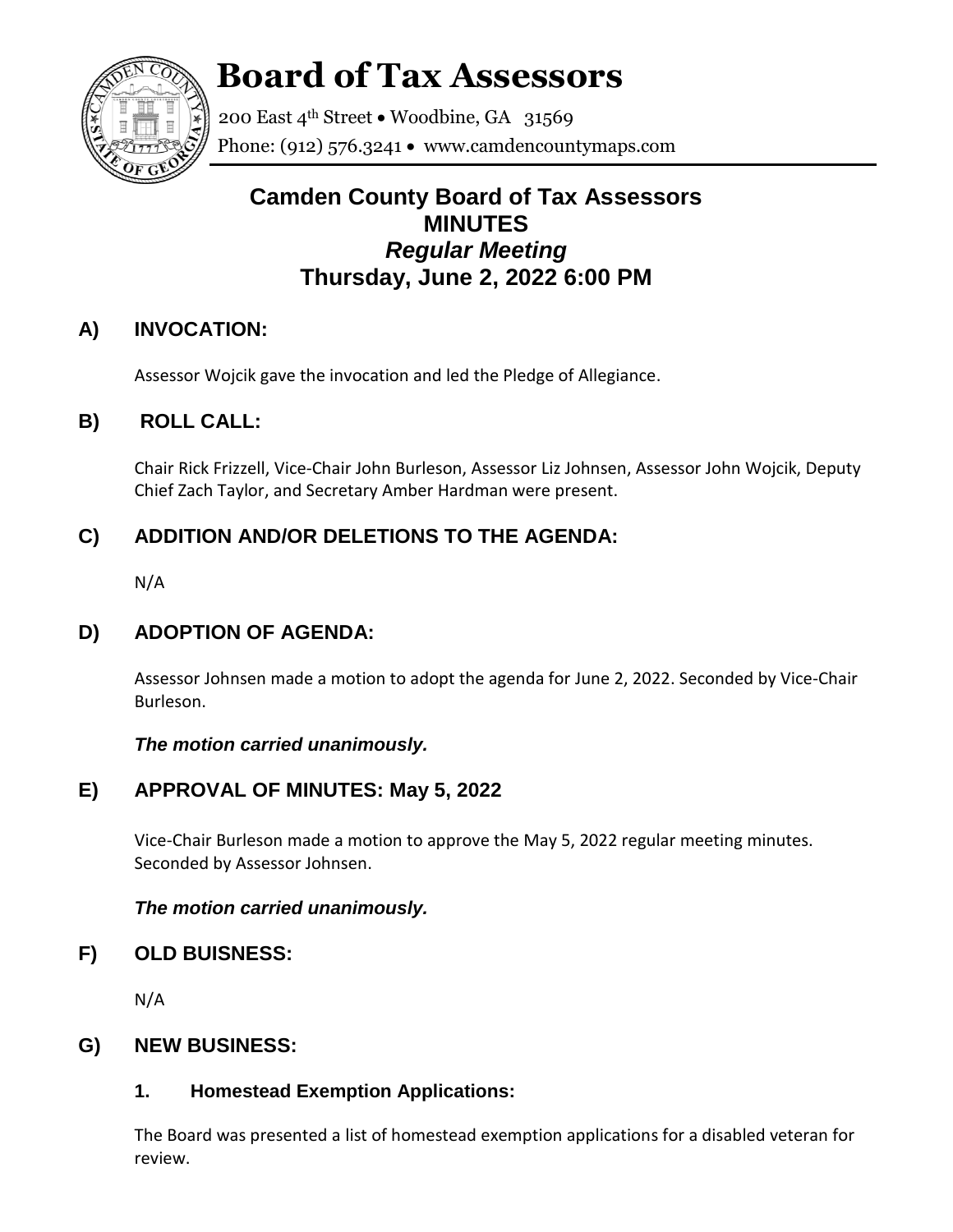| Owner                             | Map & Parcel | $\underline{HS}$<br>Code | <b>Comments</b> |
|-----------------------------------|--------------|--------------------------|-----------------|
| Gibbs, Darryl & Tawana            | 120K-084     | L5                       | Effective 2022  |
| Holman, John J & Cathleen O       | 122B-003     | ID.                      | Effective 2022  |
| Moore, Rennie L & Carolyn D       | 135K-079     | 15.                      | Effective 2021  |
| Myers, Stephanie T & John W       | 082-053      | 15                       | Effective 2022  |
| Rhodes, Demond & Lorna            | 107Z-118     | 15                       | Effective 2021  |
| Richardson, Christopher B & Amy L | 120K-326     | 15                       | Effective 2021  |

Assessor Johnsen made a motion to approve the list of homestead exemption applications for a disabled veteran as presented to the Board. Seconded by Assessor Wojcik.

#### *The motion carried unanimously.*

#### **2. Non-Disclosure Request:**

The Board was presented a list of non-disclosure applications for review.

| Owner        |  |  |
|--------------|--|--|
| Burg, Alicia |  |  |

Vice-Chair Burleson made a motion to approve the non-disclosure request for Burg, Alicia as presented to the Board. Seconded by Assessor Wojcik.

#### *The motion carried unanimously.*

#### **3. Vehicle Appeal:**

The Board was presented a vehicle appeal for review.

| Owner                                        | Year/Make/Model      | <b>State Value</b> | <b>Bill of Sale</b> |
|----------------------------------------------|----------------------|--------------------|---------------------|
| Compton, Christopher T &<br>Suzanne Lirocchi | 2014 Honda Ridgeline | \$20,850           | \$9,500             |

Assessor Johnsen made a motion to approve the vehicle appeal for Compton, Christopher T & Suzanne Lirocchi. The value shall be set at \$9,500. Seconded by Vice-Chair Burleson.

#### *The motion carried unanimously.*

*"Georgia's Coastal Community of Choice"*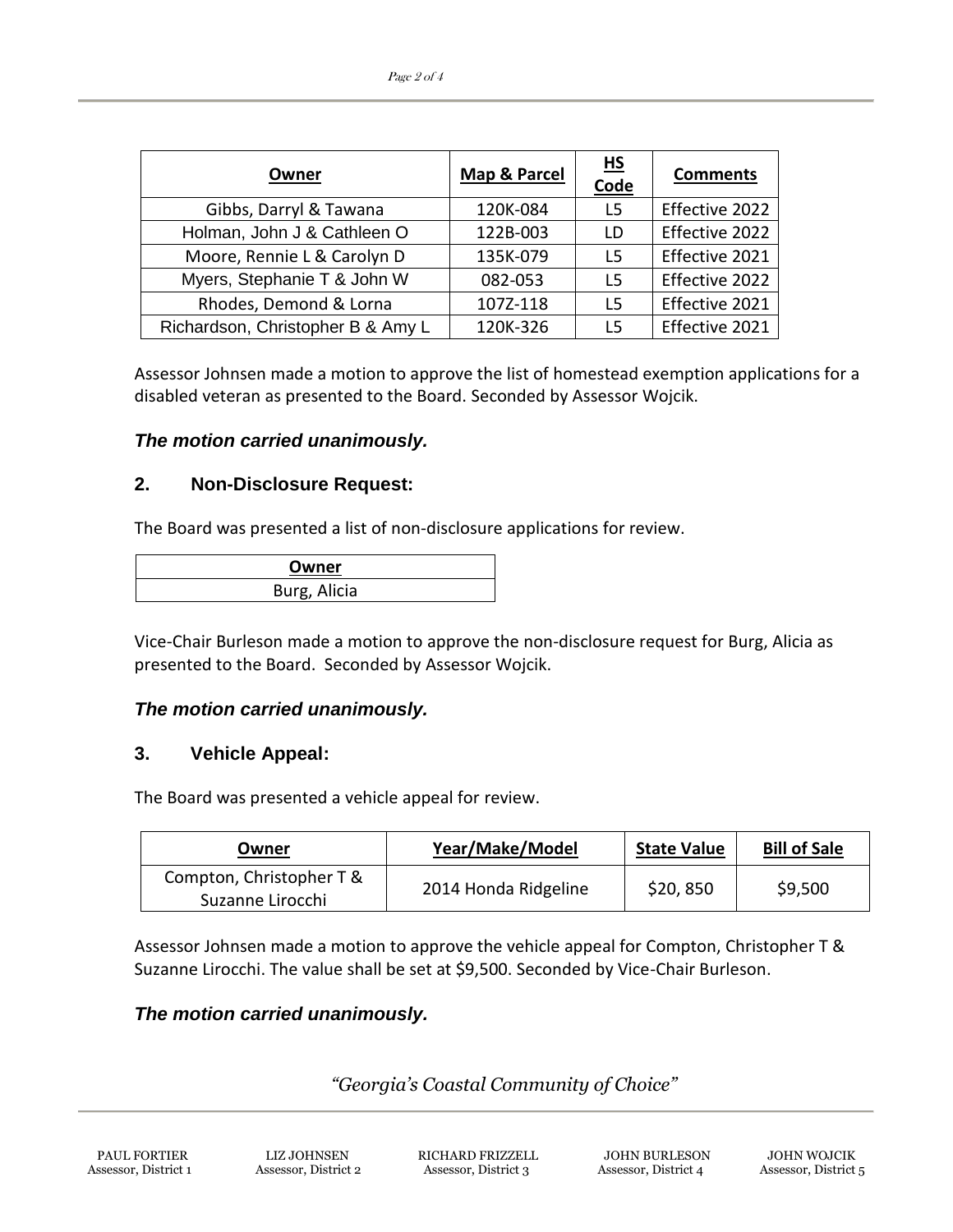### **3. Approval of Appraisal Schedules:**

The attached list of appraisal schedules was presented to the Board for review.

Vice-Chair Burleson made a motion to approve the appraisal schedules as recommended by Deputy-Chief Appraiser Taylor. Seconded by Assessor Johnsen.

#### *The motion carried unanimously.*

#### **4. Approval to Mail Assessment Notices:**

The Board was informed that the annual assessment notices were ready to be mailed.

Assessor Johnsen made a motion to approve the mailing of assessment notices. Seconded by Assessor Wojcik.

#### *The motion carried unanimously.*

#### **5. ACOs:**

The Board was presented with an Account Correction Order report for review.

Assessor Johnsen made a motion to approve the Account Correction Order report as presented to the Board. Seconded by Assessor Wojcik.

#### *The motion carried unanimously.*

#### **H) GENERAL DISCUSSION:**

N/A

## **I) ADJOURNMENT:**

Assessor Johnsen made a motion to adjourn the June 2, 2022 meeting. Seconded by Vice-Chair Burleson.

The vote was unanimous to adjourn the meeting at 6:16 p.m. The next Board of Assessors meeting will be held July 7, 2022 at 6:00 p.m.

## *"Georgia's Coastal Community of Choice"*